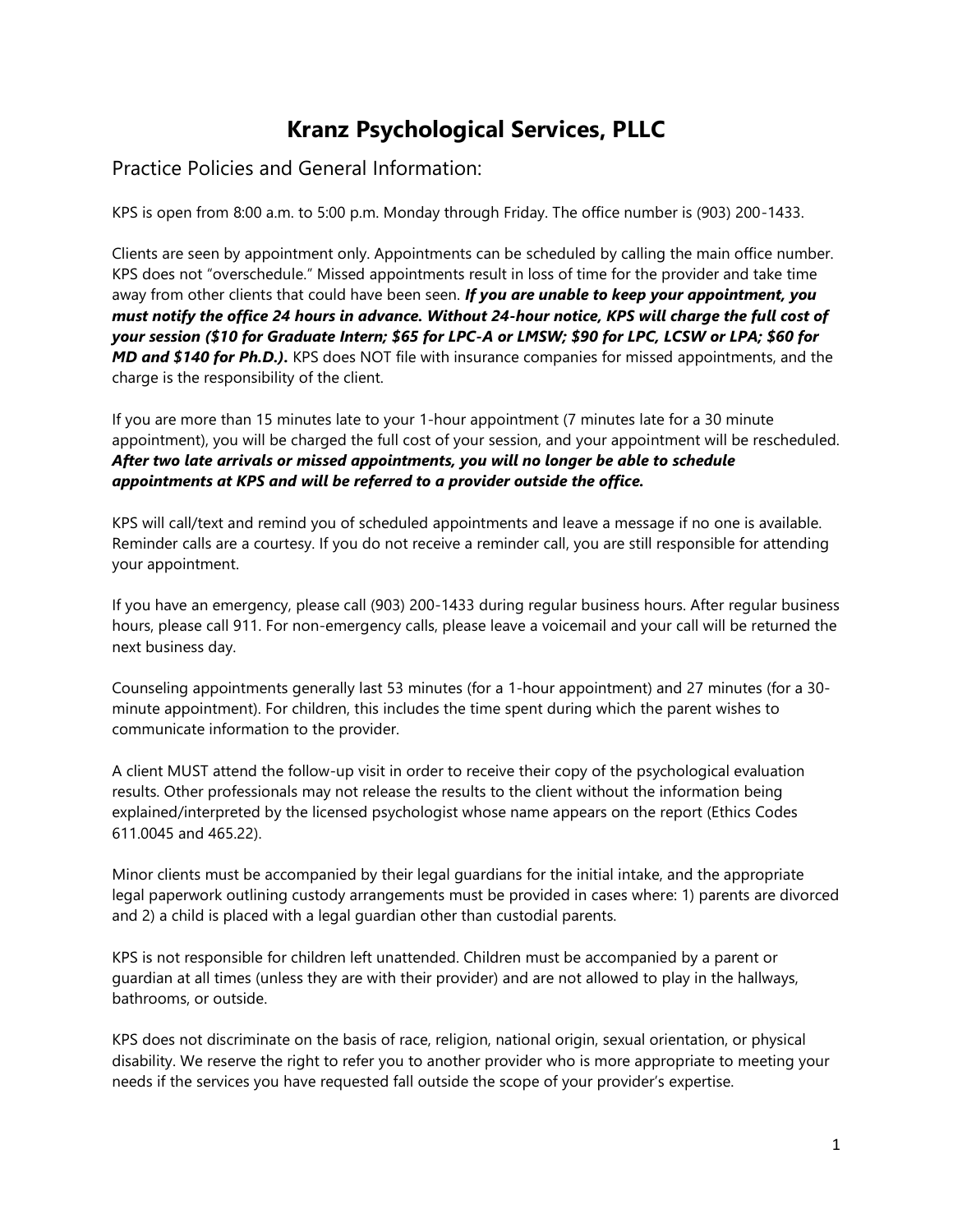### Mental Health Services:

The purpose of mental health services (such as psychotherapy, counseling, evaluations, and other mental health services) is to more fully understand yourself and help you learn more effective problem-solving skills. Use of these services can lead to a new perspective, a clearer sense of goals and values, greater personal effectiveness, and more effective relationships with others. There are potential risks as well as benefits. For example, you may recall unpleasant experiences or experience uncomfortable emotions. Some people report feeling worse before they feel better. It is possible that changes made while receiving services can lead to stress in significant relationships. While it is our responsibility to provide professional, competent, and ethical services, KPS cannot promise or guarantee any specific outcome from these services. However, KPS will work in cooperation with you to reach your personal goals.

The process of therapy requires a commitment of time and energy from both you and the provider. The goal is to form a healthy therapeutic relationship. To this end, KPS will develop a treatment plan and review the goals, direction, and progress of therapy.

It is imperative that you have a positive working relationship with your provider. If this is not the case, or you wish to terminate services before the mutually agreed time, please discuss your concerns with your provider so they can be resolved. You have the right to discontinue services at any time. There is no obligation other than to pay for services that have already been rendered. KPS can provide you with names of other qualified professionals.

In most cases, the client decides when services will end. There are two exceptions: 1) If we have contracted for specific short-term, services will terminate at the end of that contract. 2) If you are aggressive or threatening, either verbally or physically, or harass the provider or provider's family or acquaintances, or arrive under the suspected influence of a substance. KPS reserves the right to terminate services unilaterally and immediately. If services are terminated, KPS will offer you referrals to other sources of care but cannot guarantee that they will accept you for continuing therapy.

The client/provider relationship is designed to be professional and therapeutic. Providers cannot engage in romantic/sexual relationships, business relationships, or social activities with clients. Providers do not accept friend or contact requests on social networking sites. Doing so could potentially compromise your confidentiality and our respective privacy. It may also blur the boundaries of the therapeutic relationship.

#### Confidentiality:

Within the limitations discussed below, all information that you share during counseling sessions or participation in psychological services will be kept confidential and will not be released to anyone without your written consent. There are certain circumstances in which KPS may be required to break confidentiality. These include:

- a situation in which you are a danger to yourself or others
- suspicion of child abuse/neglect
- in response to a legitimate court order
- when mental health treatment is ordered by or under the supervision of the courts

Insurance companies or managed health care organizations require release of records and/or information for them to pay for services rendered. You signature below authorizes KPS to release information requested by your insurance company or its representative.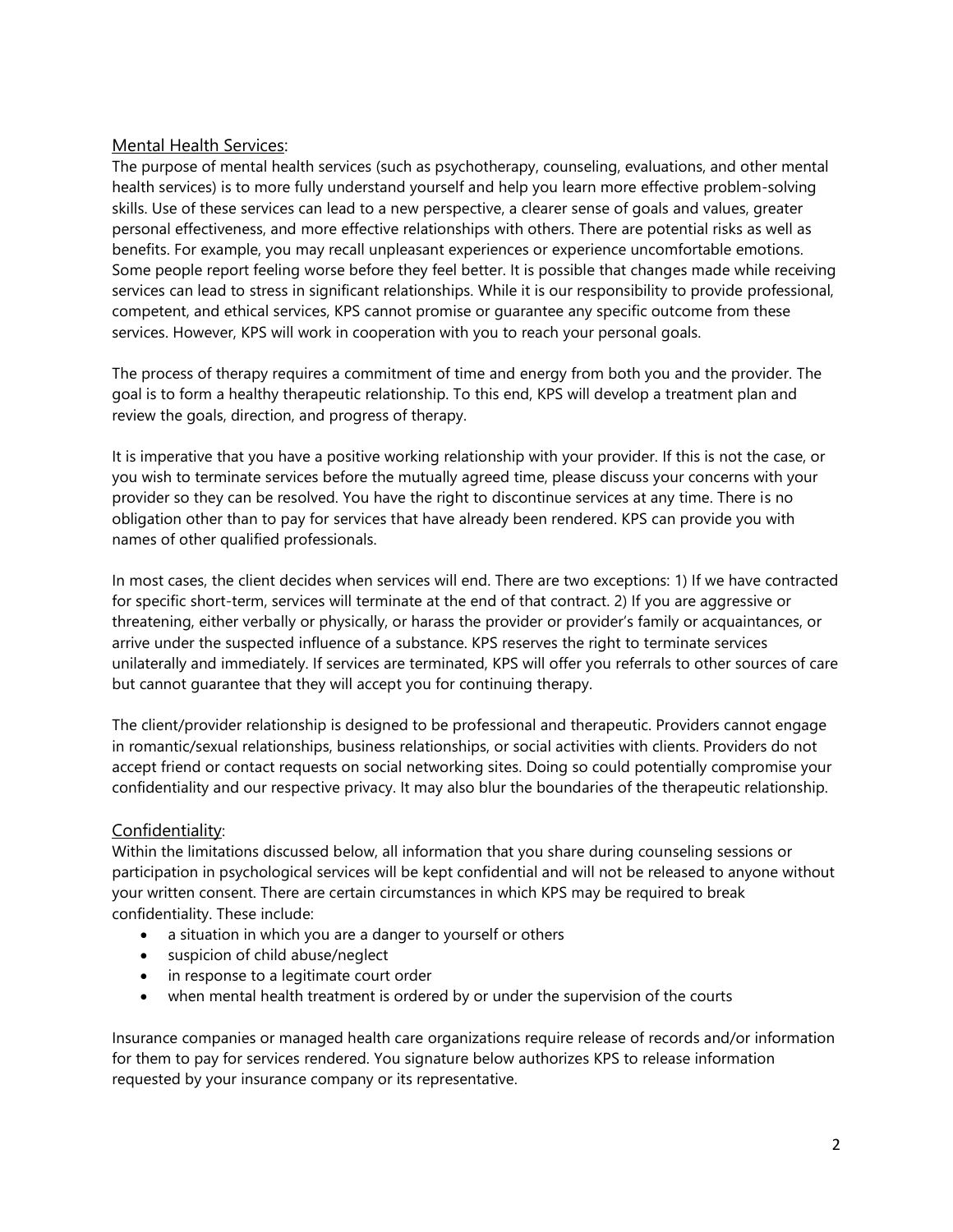To protect your confidentiality, KPS policy is to release the minimal amount of information necessary to satisfy their request. However, KPS has no control over how the information released is utilized by the insurance company or its representative.

For clients that are minors or incapacitated adults, initial paperwork and Release of Information must be filled out by a parent/guardian with Managing Conservatorship (legal custody). All other relations to the child or incapacitated adult must provide legal documentation in the form of a notarized letter of Medical Consent or legal Power of Attorney.

Unless you specify otherwise, the professional staff of KPS may consult with each other to ensure quality care and optimal outcome or to provide emergency coverage when your provider might not be available.

By virtue of the PATRIOT act of 2001, KPS may disclose your health information to authorized federal officials who are conducting national security and intelligence activities or providing protective services to the President or other important officials. By law, KPS cannot reveal when we have disclosed such information to the government.

#### Financial Considerations:

Specific fees will be discussed with you before services are rendered. Payment is expected when services are rendered. For your convenience, cash, Visa, MasterCard, and personal checks are accepted.

A \$200 deposit is required at the time an evaluation is scheduled (this does not apply to counseling services). This will either be refunded to you when full payment is received by your insurance company, or it will be applied to your balance. This deposit is nonrefundable if you miss your initial appointment.

KPS is not responsible for precertification of services with your insurance company and does not guarantee that our providers are included in your insurance provider networks.

KPS will file insurance claims electronically for you. If our office files your insurance, you will still be responsible for the policy's deductibles, co-payments, and balance after insurance payments are made. THERE IS NO GUARANTEE OF PAYMENT WHEN FILING WITH AN INSURANCE COMPANY. In addition, you should be aware of your policy's specific mental health benefits. If you are filing your own insurance, full payment for services is expected at the time services are rendered. Any charges not paid within 30 days from the date of the service by the insurance company will become the responsibility of the client.

KPS would like to resolve with you any financial difficulties which might arise regarding services rendered. However, if it is necessary, we reserve the right to use a collection agency or the courts for nonpayment of your bill. The dates of service and necessary financial information will not be considered confidential if such means must be pursued.